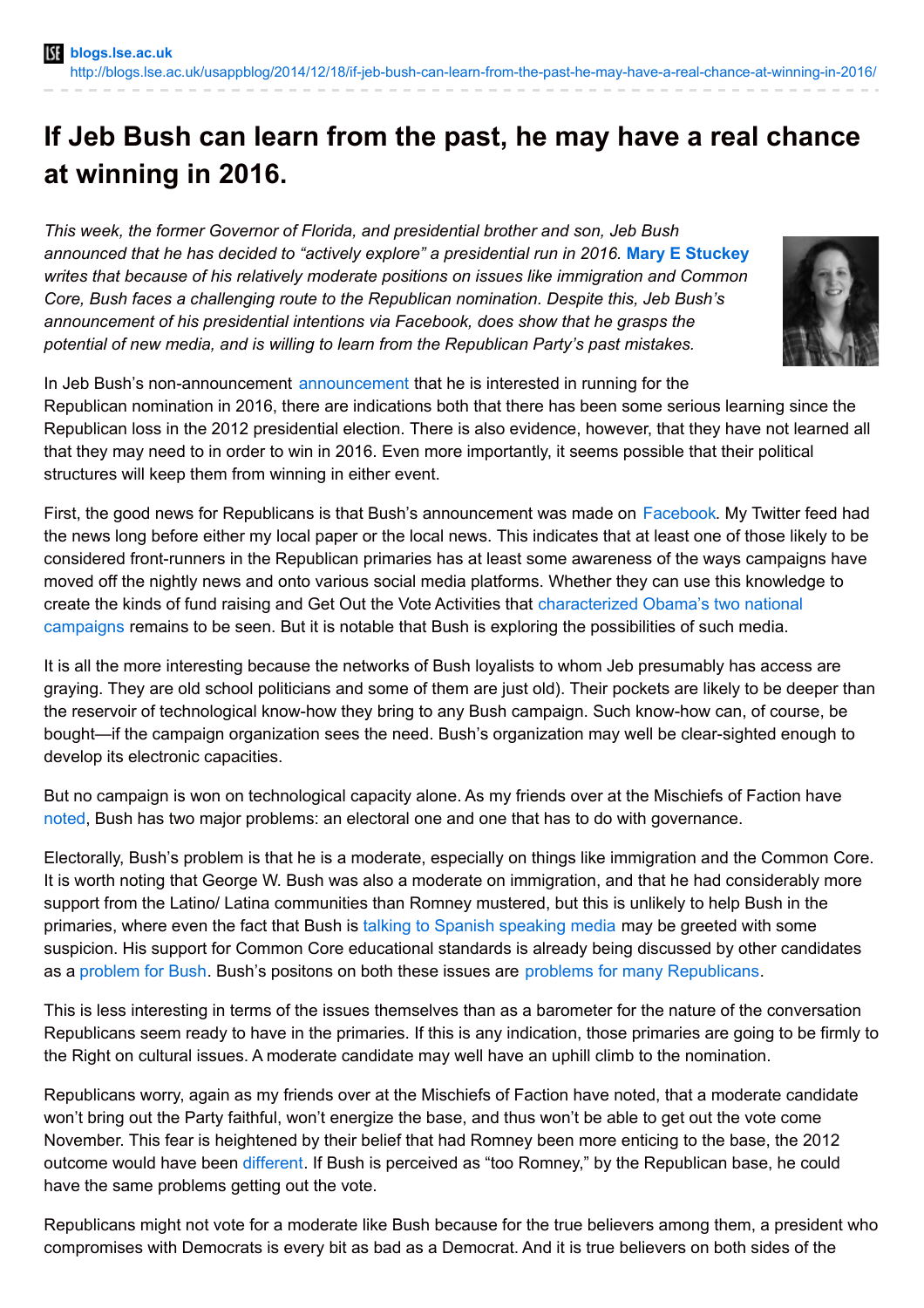partisan aisle who vote in primaries.



And this is the structural problem Republicans face: their primaries are controlled by those who would rather be right than elect a president. Their candidate must show both substantial agreement with the Right wing of the Party on policy issues, and sufficient rage to make them believe that he (and I use the pronoun advisedly) will be up to the challenge of defying the Democrats at every turn. Not most turns, not the turns that matter the most, but every single turn.

Primaries are won at the edges of the parties. General elections, on the other hand, are won in the middle of the national electorate, which is a very different group of people than primary voters—less extreme, less knowledgeable about the issues, less passionate about the outcome.

So Obama could well afford to aggravate Progressives by taking moderate stances in 2012—they had nowhere to go and they feared a Republican president more than they worried about a continued Obama presidency. But a moderate Republican like Bush will have to find a way to reassure those on his Right who have candidates much closer to their positions on the issues to choose from.

Romney's strategy was effective in 2012—he positioned himself as the grown up in the room and watched while his opponents imploded. Bush can hope for a similar outcome while working on a better organization and positioning himself, like his brother did, as a sort of down home aristocrat, and earning support among the Spanish communities in key states.

If he can learn from the recent and more distant past, and position himself accordingly, he may have a real chance.

## *Please read our comments policy before [commenting.](http://blogs.lse.ac.uk/usappblog/comments-policy/)*

Note: This article gives the views of the author, and not the position of USApp–American Politics and Policy, nor *of the London School of Economics.*

*Shortened URL for this post:* **<http://bit.ly/1w1THrY>**

\_\_\_\_\_\_\_\_\_\_\_\_\_\_\_\_\_\_\_\_\_\_\_\_\_\_\_\_\_\_\_\_\_